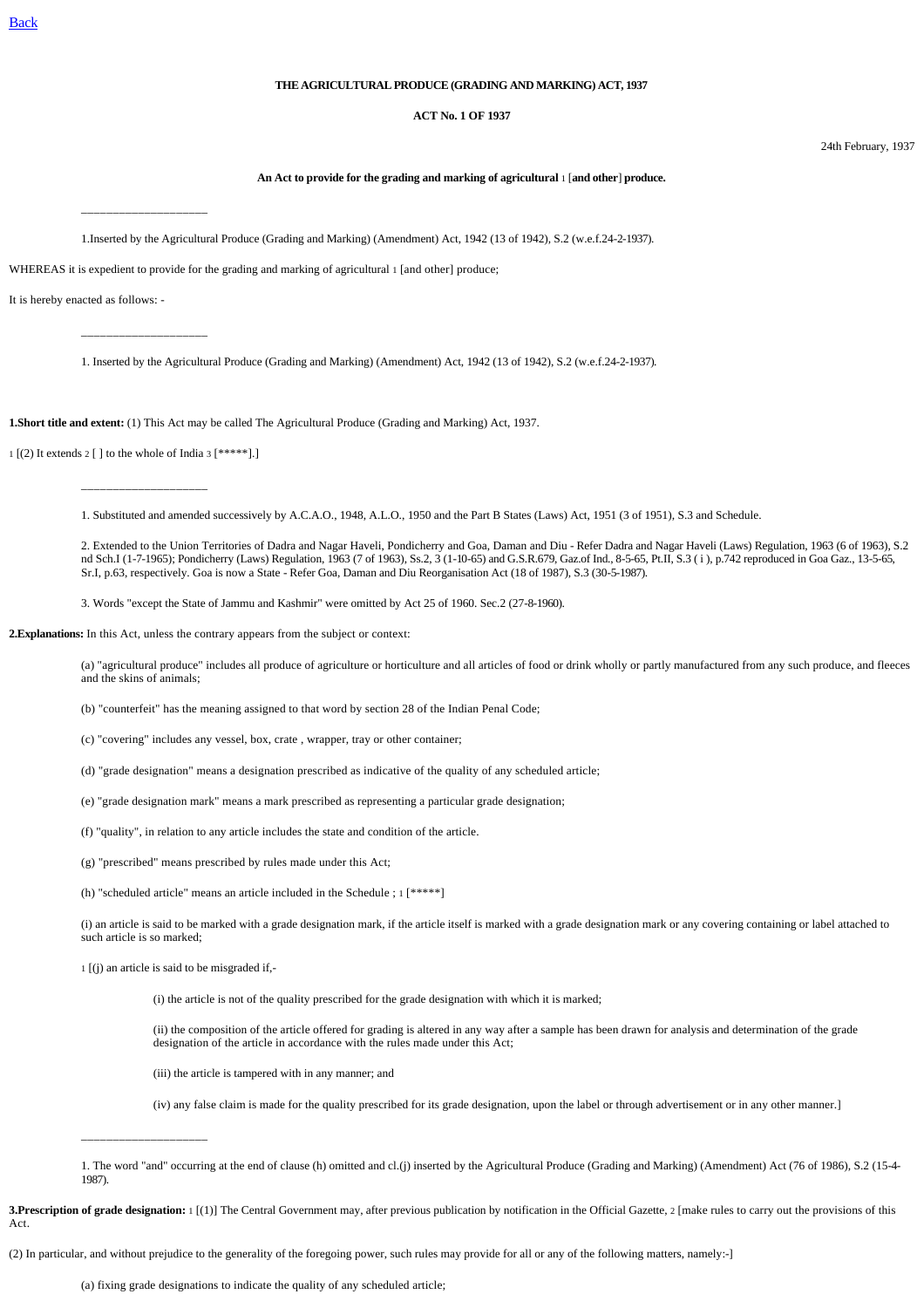(b) defining the quality indicated by every grade designation ;

(c) specifying grade designation marks to represent particular grade designations ;

(d) authorising the person or a body of persons, subject to any prescribed conditions, to mark with a grade designation mark any article in respect of which such mark has been prescribed or any covering containing or label attached to any such article;

(e) specifying the conditions referred to in clause (d) including in respect of any article conditions as to the manner of marking, the manner in which the article shall be packed, the type of covering to be used, and the quantity by weight, number or otherwise to be included in each covering:

(f) providing for the payment of any expenses incurred in connection with the manufacture or use of any implement necessary for the reproduction of a grade designation mark or with the manufacture or use of any covering or label marked with a grade designation mark 3 [or with measures for the control of the quality of articles marked with grade designation marks including testing of samples and inspection of such articles or with any publicity work carried out to promote the sale of any class of such articles;] 4 [\*\*\*\*\*]

(g) providing for the confiscation and disposal of produce marked otherwise than in accordance with the prescribed conditions with the grade designation mark;

4[(h) any other matter which is required to be, or may be, prescribed.]

1 [5[(3)] Every rule made by the Central Government under this Act shall be laid, as soon as may be after it is made, before each House of Parliament, while it is in session, for a total period of thirty days which may be comprised in one session or in two or more successive sessions, and if, before the expiry of the session immediately following the session or the successive sessions aforesaid, both Houses agree in making any modification in the rule or both Houses agree that the rule should not be made, the rule shall thereafter have effect only in such modified form or be of no effect, as the case may be; so, however, that

any such modification or annulment shall be without prejudice to the validity of anything previously done under that rule.]

1. Section 3 renumbered as sub-section (1) and after sub-section (1) as so renumbered, sub-section (2) [now sub-section (3) - [See F.N.5] inserted by the Delegated Legislation Provisions (Amendment) Act (20 of 1983), S.2, Sch.(15-3-1984).

2. Substituted for the words "make rules -" by the Agricultural Produce (Grading and Marking) (Amendment) Act (76 of 1986), S.3 (15-4-1987).

3. Inserted by the Agricultural Produce (Grading and Marking) (Amendment) Act (20 of 1943), S.2 (13-8-1943).

4. Word "and" occurring at the end of cl.(f) omitted, and cl.(h) inserted by the Agricultural Produce (Grading and Marking) (Amendment) Act (76 of 1986), S.3 (15-4-1987).

5. Sub-section (2) as inserted by Act 20 of 1983, renumbered as sub-section (3), ibid, S.3 (15-4-1987).

1 [**3A.Powers of entry, inspection and search:** (1) Any officer of the Central Government or a State Government or any authority, being an officer of a gazetted rank or of equivalent rank, authorised by the Central Government may, if he has reason to believe that any provision of this Act or the rules made thereunder has been, or is being, contravened, enter any premises at any reasonable time and make necessary inspection of, and search for, the agricultural produce in relation to which such contravention has been, or is being, made.

(2) Every authorisation made under sub-section (1) shall be deemed to be a warrant referred to in Section 93 of the Code of Criminal Procedure, 1973.

\_\_\_\_\_\_\_\_\_\_\_\_\_\_\_\_\_\_\_\_

\_\_\_\_\_\_\_\_\_\_\_\_\_\_\_\_\_\_\_\_

\_\_\_\_\_\_\_\_\_\_\_\_\_\_\_\_\_\_\_\_

\_\_\_\_\_\_\_\_\_\_\_\_\_\_\_\_\_\_\_\_

1. Sections 3-A and 3-B inserted by the Agricultural Produce (Grading and Marking) (Amendment) Act (76 of 1986), S.4 (15-4-1987).

**3B.Powers of the authorised officer to seize agricultural produce:** (1) An officer authorised under sub-section (1) of Section 3-A may seize and detain any agricultural produce in relation to which an offence under this Act or the rules made thereunder is being, or appears to have been, committed, or which is intended or likely to be used in the commission of such offence:

Provided that where any agricultural produce seized under this sub-section is subject to speedy or natural decay, the officer so authorised may dispose of such produce in such manner as may be prescribed.

(2) The provisions of Section 102 of the Code of Criminal Procedure, 1973 shall apply to every seizure made under this section.]

4.Penalty for unauthorised marking with grade designation mark: Whoever marks any scheduled article with a grade designation mark, not being authorised to do so by rule made under section 3, shall be punishable 1 [with imprisonment for a term not exceeding six months and fine not exceeding five thousand rupees.]

1. Substituted for the words "with fine which may extend to five hundred rupees" by the Agricultural Produce (Grading and Marking) (Amendment) Act, (76 of 1986), S.5 (15- 4-1987).

**5.Penalty for counterfeiting grade designation mark:** Whoever counterfeits any grade designation mark or has in his possession any die, plate or other instrument for the purpose of counterfeiting a grade designation mark shall be punishable 1[with imprisonment for a term not exceeding three years and fine not exceeding five thousand rupees.]

1. Substituted for the words "with imprisonment which may extend to two years, or with fine, or with both" by the Agricultural Produce (Grading and Marking) (Amendment) Act (76 of 1986), S.6 (15-4-1987).

1 [**5A.Penalty for selling misgraded articles:** Whoever sells any scheduled article which is misgraded shall be punishable with imprisonment for a term not exceeding six months and fine not exceeding five thousand rupees.

5-B.Power to prescribe compulsory grade designations in respect of certain articles: (1) Where the Central Government is of opinion that it is necessary in the public interest or for the protection of consumers that any scheduled article or class of articles shall not be sold or distributed except after such article or class of articles is marked with the grade designation mark, it may, by notification in the Official Gazette, make a declaration to that effect.

(2) Any notification issued under sub-section (1) shall specify the area or areas in relation to which the notification shall have effect.

(3) Where a notification under sub-section (1) is issued in respect of any area or areas, no person shall sell or offer to sell or distribute or offer to distribute any scheduled article or class thereof in the area or areas except in accordance with the provisions of this Act or the rules made thereunder.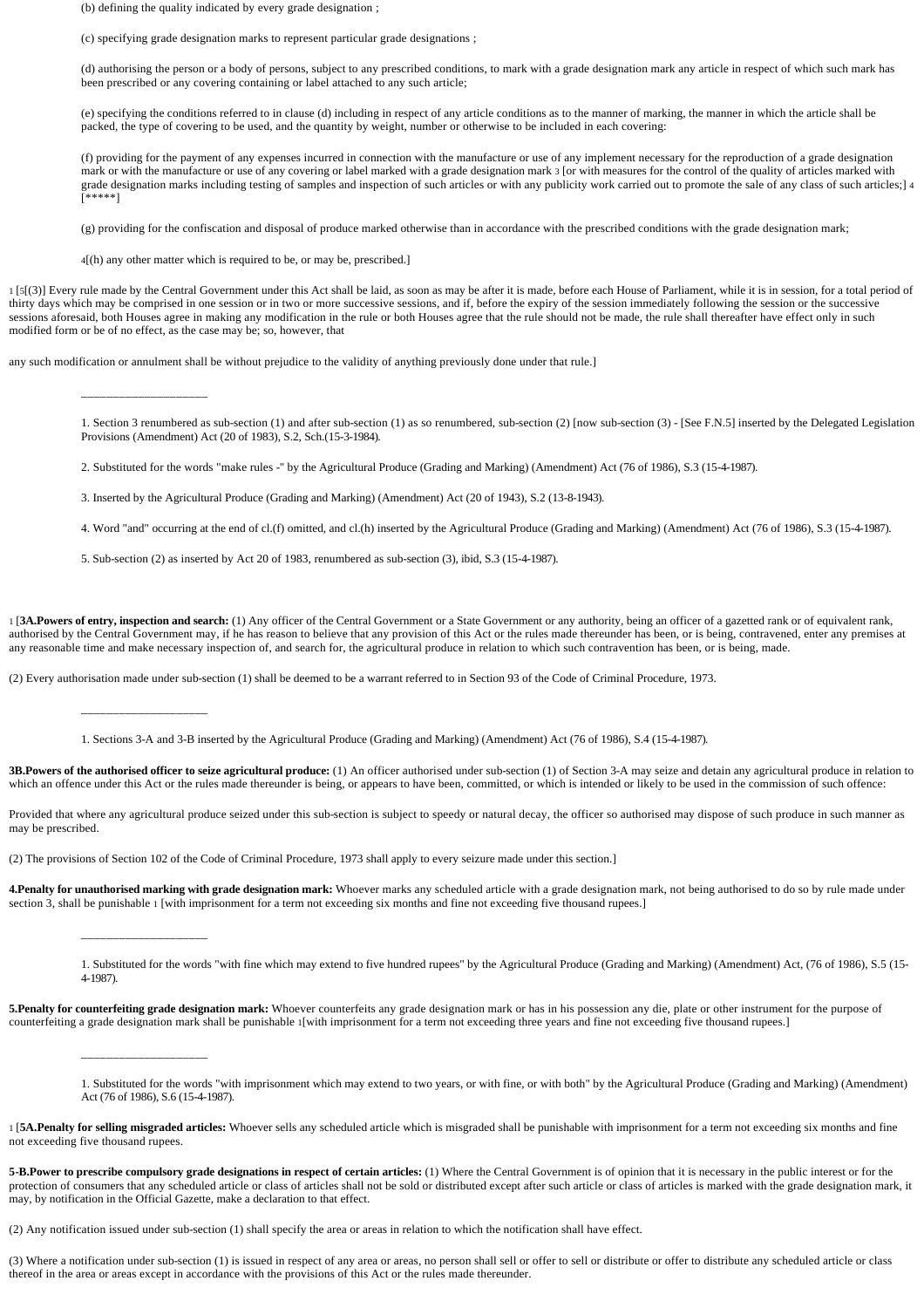(4) Whoever contravenes the provisions of this section shall be punishable with imprisonment for a term not exceeding six months and fine not exceeding five thousand rupees.

**5-C.Institution of prosecution:** No court shall take cognizance of an offence punishable under this Act except upon a complaint in writing made by-

(a) the Central Government or the State Government or any officer authorised by it in writing; or

(b) the person aggrieved; or

\_\_\_\_\_\_\_\_\_\_\_\_\_\_\_\_\_\_\_\_

(c) a recognised consumer association, whether the person aggrieved is a member of that association or not

Explanation: - For the purposes of this section, "recognised consumer association" means a Voluntary consumer association registered under the Companies Act, 1956 or any other law for the time being in force.]

1. Sections 5-A, 5-B and 5-C inserted by the Agricultural Produce (Grading and Marking) (Amendment) Act (76 of 1986), S.7 (15-4-1987).

**6.Extension of application of Act:** The Central Government, after such consultation as it thinks fit of the interests likely to be affected, may by notification in the Official Gazette declare that the provisions of this Act shall apply to an article  $1 \cap$  of agricultural produce not included in the schedule  $2 \mid$  or to an article other than an article of agricultural produce] and on the publication of such notification such article shall be deemed to be included in the Schedule.

\_\_\_\_\_\_\_\_\_\_\_\_\_\_\_\_\_\_\_\_

1. Applied to Mushrooms and poppy seed by S.O.2678, G.I.21-9-63, Pt.II, S.3 (ii), p.3415 and S.O.2893 G.I., 12-10-1963, Pt.II, S.3 (ii), p.3697; to soyabeans and Hay and buffalo hair by S.O.Nos.4661, 4878, 4879 - See Gaz.of Ind., 1969, Pt.II, S.3 (ii), pp. 5103 & 5311 to cattle feeds and poultry feeds by S.O.4065 - See Gaz.of Ind., 1972, Pt.II, S.3 (ii), p.5565; cocoa beans and their powder - Gaz.of Ind., 2-1-1982, Pt.II, S.3 ( i ), p.43.

2. Inserted by the Agricultural Produce (Grading and Marking) (Amendment) Act (13 of 1942), S.3 (w.e.f.24-2-1937).

#### **THE SCHEDULE**

(See section 2)

1.Fruit

2.Vegetables

3.Eggs

(g) specifying the nature, situation and condition of all receptacles in which petroleum may be stored;

(h) prescribing the form and conditions of licences for the import of 3 [petroleum Class A], and for the transport or storage of any petroleum, the manner in which applications for such licences shall be made, the authorities which may grant such licences and the fees which may be charged for such licences;

(i) determining in any class of cases whether a licence for the transport of petroleum shall be obtained by the consignor, consignee or carrier;

(j) providing for the granting of combined licences for the import, transport and storage of petroleum, or for any two of such purposes;

(k) prescribing the proportion in which any specified poisonous substance may be added to petroleum, and prohibiting the import transport or storage of petroleum in which the proportion of any specified poisonous substance exceeds the prescribed proportion; and

(l) generally, providing for any matter which in 4 [its] opinion is expedient for proper control over the import, transport and storage of petroleum 5 [including the charging of fees for any services rendered in connection with the import, transport and storage of petroleum].

\_\_\_\_\_\_\_\_\_\_\_\_\_\_\_\_\_\_\_\_

1. Substituted by the A. O. 1937.

2. For the Petroleum Rules, 1937, refer Gazette of India, 1937, Part I, pp.720 -775.

3. Substituted for the words "any dangerous petroleum" by the Petroleum (Amendment) Act, 1970 (24 of 1970) Section 5 (a) (w. e. f. 1-8-1976).

4. Substituted for the word "his" by the A. O. 1937.

5. Inserted by the Petroleum (Amendment) Act, 1970 (24 of 1970) Section 5 (b) (w. e. f. 1-8-1976).

**5.Production, refining and blending of petroleum:** (1) No one shall produce, refine or blend petroleum save in accordance with the rules made under sub**-**section (2).

(2) The 1 [Central Government] may make rules 2 -

(a) prescribing the conditions subject to which petroleum may be produced, refined or blended; and

(b) regulating the removal of petroleum from places where it is produced, refined or blended and preventing the storage therein and removal therefrom, except as 3 [petroleum Class A], of any petroleum which has not satisfied the prescribed tests.

 $(3)$  4  $[*****]$ 

\_\_\_\_\_\_\_\_\_\_\_\_\_\_\_\_\_\_\_\_

3. Substituted for the words "any dangerous petroleum" by the Petroleum (Amendment) Act, 1970 (24 of 1970) Section 6 (w. e. f. 1-8-1976).

4. Sub-section (3) repealed by the A.O.1937.

<sup>1.</sup> Substituted by the A. O. 1937.

<sup>2.</sup> For the Petroleum Rules, 1937, refer Gazette of India, 1937, Part I, pp.720 -775.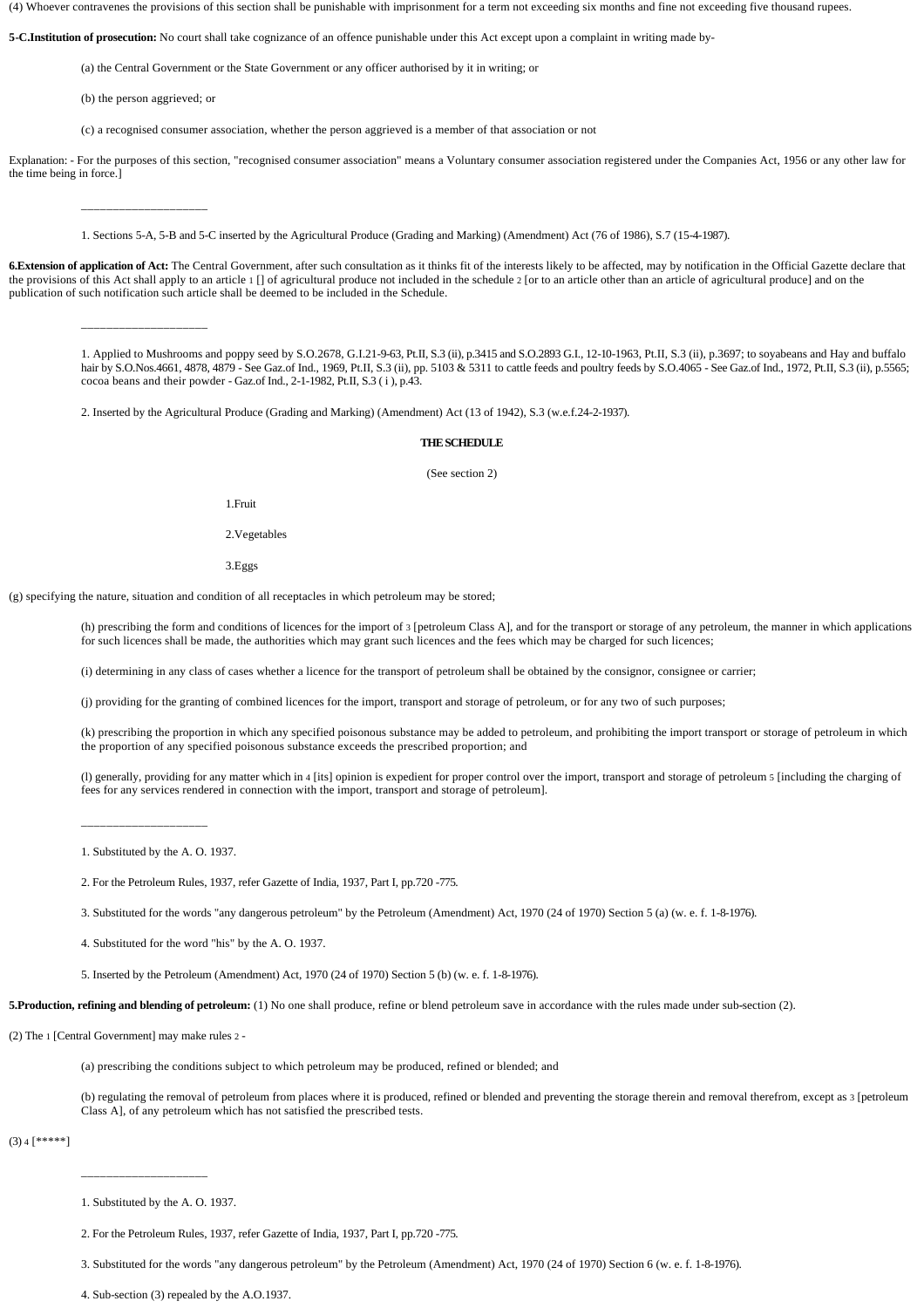**6.Receptacles of dangerous petroleum to show a warning:** All receptacles containing 1 [petroleum Class A] shall have a stamped, embossed, painted or printed warning, either on the receptacle itself or, where that is impracticable, displayed near the receptacle, exhibiting in conspicuous characters the words "Petrol" or "Motor Spirit", or an equivalent warning of the dangerous nature of the petroleum:

Provided that this section shall not apply to -

(a) any securely stoppered glass, stoneware or metal receptacle of less than 2 [ten litres] capacity containing 1[petroleum Class A] which is not for sale, or

(b) a tank incorporated in a motor conveyance, or attached to an internal combustion engine, and containing petroleum intended to be used to generate motive power for the motor conveyance or engine, or

(c) a pipe**-**line for the transport of petroleum, or

(d) any tank which is wholly under ground, or

(e) any class of receptacles which the Central Government may, by notification 3 in the Official Gazette, exempt from the operation of this section.

\_\_\_\_\_\_\_\_\_\_\_\_\_\_\_\_\_\_\_\_

\_\_\_\_\_\_\_\_\_\_\_\_\_\_\_\_\_\_\_\_

\_\_\_\_\_\_\_\_\_\_\_\_\_\_\_\_\_\_\_\_

1. Substituted for the words "any dangerous petroleum" by the Petroleum (Amendment) Act, 1970 (24 of 1970) Section 7 (a) (w. e. f. 1-8-1976).

2. Substituted for the words "two gallons" by the Petroleum (Amendment) Act, 1970 (24 of 1970) Section 7 (b) (w. e. f. 1-8-1976).

3. For notification exempting tanks within installations or refineries or near oil wells, and receptacles in the possession of Armed forces, refer Gazette of India, 1937, Part I, p.632.

1 [**7.No licences needed for transport or storage of limited quantities of petroleum Class B or petroleum Class C:** Notwithstanding anything contained in this Chapter, a person need not obtain a licence for the transport or storage of**-**

(i) petroleum Class B if the total quantity in his possession at any one place does not exceed two thousand and five hundred litres and none of it is contained in a receptacle exceed one thousand litres in capacity; or

(ii) petroleum Class C if the total quantity in his possession at any one place does not exceed forty**-**five thousand litres and such petroleum is transported or stored in accordance with the rules made under section 4.

8. No licence needed for import, transport or storage of small quantities of petroleum Class A: (1) Notwithstanding anything contained in this Chapter, a person need not obtain a licence for the import, transport or storage of petroleum Class A not intended for sale if the total quantity in his possession does not exceed thirty litres.

(2) Petroleum Class A possessed without a licence under this section shall be kept in securely stoppered receptacles of glass, stoneware or metal which shall not, in the case of receptacles of glass or stoneware, exceed one liter in capacity or, in the case of receptacles of metal, exceed twenty**-**five litres in capacity.]

1. Sections 7 and (8) substituted for the original Sections by the Petroleum (Amendment) Act, 1970 (24 of 1970) Section 8 (w. e. f. 1-8-1976).

**9.Exemptions for motor conveyances and stationary engines:** (1) The owner of a motor conveyance, who complies with the requirements of the law for the time being in force relating to the registration and licensing of such conveyance and its driver or pilot and the owner of any stationary internal combustion engine shall not be required to obtain a licence -

(a) for the import, transport or storage of any petroleum contained in any fuel tank incorporated in the conveyance or attached to the internal combustion engine, or

(b) for the transport or storage of 1 [petroleum Class A], not exceeding twenty gallons in quantity in addition to any quantity possessed under clause (a),

Provided the petroleum is intended to be used to generate motive power for the motor conveyance or engine:

2 [Provided further that the total quantity of 1 [petroleum Class A] which may be stored without a licence under clause (b) shall not exceed 3 [one hundred litres], notwithstanding that such owner may possess other motor conveyances or engines.]

(2) 4 [Petroleum Class A] transported or stored without a licence 5 [under clause (b) of sub**-**section (1)] shall be kept as provided in sub**-**section (2) of section 8, and, if it exceeds 6 [thirty litres] in quantity, shall be stored in an isolated place which does not communicate with any room where any person resides or works or in any room where persons assemble.

1. Substituted for the words "any dangerous petroleum" by the Petroleum (Amendment) Act, 1970 (24 of 1970) Section 9 (a) (i) (w. e. f. 1-8-1976).

2. The second proviso inserted by the Petroleum Amendment Act, 1940 (25 of 1940), Section 2.

3. Substituted for the words "twenty gallons" by the Petroleum (Amendment) Act, 1970 (24 of 1970) Section 9 (a) (ii) (w. e. f. 1-8-1976).

4. Substituted for the words "The dangerous petroleum" by the Petroleum (Amendment) Act, 1970 (24 of 1970) Section 9 (b) (i) (w. e. f. 1-8-1976).

5. Inserted by Petroleum Amendment Act, 1940 (25 of 1940), Section 2.

6. Substituted for the words "six gallons" by the Petroleum (Amendment) Act, 1970 (24 of 1970) Section 9 (b) (ii) (w. e. f. 1-8-1976).

10. No licence needed by railway administration acting as carrier: Notwithstanding anything contained in this Chapter, a railway administration, as defined in section 3 of the 1 Indian Railways Act, 1890 (9 of 1890), need not obtain any licence for the import or transport of any petroleum in its possession in its capacity as carrier.

\_\_\_\_\_\_\_\_\_\_\_\_\_\_\_\_\_\_\_\_

1 [**11.Exemption of heavy oils:** Nothing in this Chapter shall apply to any petroleum which has its flash**-**point not below ninety**-**three degrees Centigrade.]

<sup>1.</sup> Now refer Railway Act, 1989 (24 of 1989).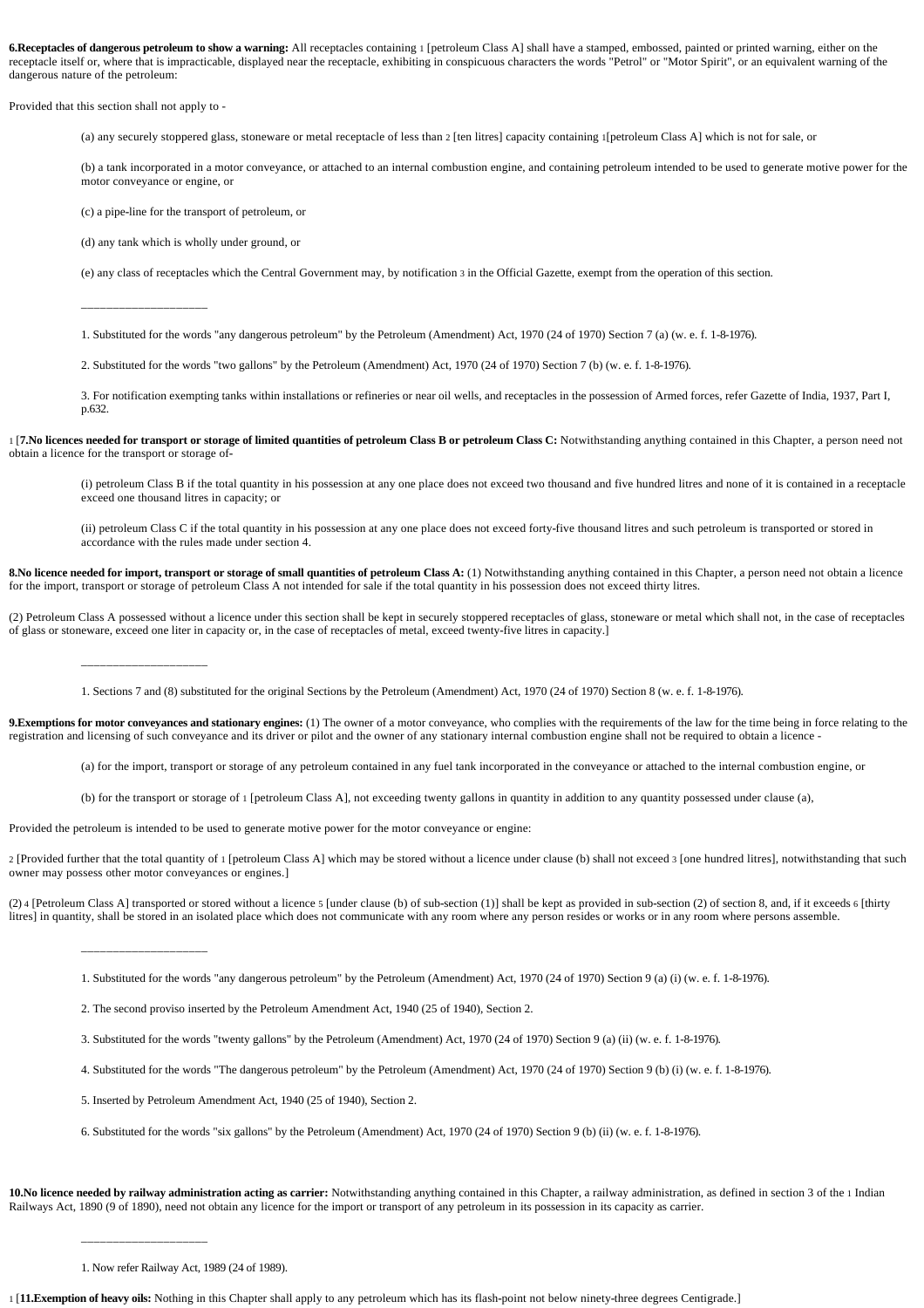1. Substituted for the original Section 11 by the Petroleum (Amendment) Act, 1970 (24 of 1970) Section 10 (w. e. f. 1-8-1976).

**12.General power of exemption:** The 1 [Central Government] may, by notification 2 in the official Gazette, exempt any petroleum specified in the notification from all or any of the provisions of this Chapter.

1. Substituted by the A. O. 1937.

\_\_\_\_\_\_\_\_\_\_\_\_\_\_\_\_\_\_\_\_

\_\_\_\_\_\_\_\_\_\_\_\_\_\_\_\_\_\_\_\_

2. For instance of such a notification, refer Gazette of India, 1937, Part I, p.632.

**13.Inspection of places:** (1) The 1 [Central Government] may authorize 2 any officer by name or by virtue of office to enter any place where petroleum is being imported, stored, produced, refined or blended, or is under transport, and inspect all receptacles, plant and appliances used in connection with petroleum in order to ascertain if they are in accordance with the provisions of this Chapter and the rules made thereunder.

(2) The Central Government may make rules regulating the procedure of officers authorized under this section.

\_\_\_\_\_\_\_\_\_\_\_\_\_\_\_\_\_\_\_\_ 1. Substituted by the A. O. 1937.

2. For instance of such authorization, refer Gazette of India, 1937, Part I, p.631.

# **CHAPTER II**

### **THE TESTING OF PETROLEUM**

14. Inspection and sampling of petroleum: (1) The 1 [Central Government] may, by notification in the Official Gazette, authorize 2 any officer by name or by virtue of office to enter any place where petroleum is being imported, transported, stored, produced, refined or blended and to inspect and take samples for testing of any petroleum found therein.

(2) The 1 [Central Government] may make rules 3 -

(a) regulating the taking of samples of petroleum for testing,

(b) determining the cases in which payment shall be made for the value of samples taken, and the mode of payment, and

(c) generally, regulating the procedure of officers exercising powers under this section.

\_\_\_\_\_\_\_\_\_\_\_\_\_\_\_\_\_\_\_\_

1. Substituted by the A. O. 1937.

2. For instance of such authorization, refer Gazette of India, 1937, Part I, p.631.

3. For the Petroleum Rules, 1937, refer Gazette of India, 1937, Part I, pp.720 -775.

**15.Standard Test Apparatus:** (1) A standard apparatus for determining the 1 [flash**-**point] of petroleum shall be deposited with an officer to be appointed in this behalf by the 2 [Central Government], by notification in the Official Gazette.

(2) Such apparatus shall be engraved with the words "Standard Test Apparatus", and shall be verified and corrected from time to time and replaced when necessary, in accordance with rules made under section 21.

(3) The Standard Test Apparatus shall, on payment of the prescribed fee, be open to inspection at all reasonable times by any person wishing to inspect it.

1. Substituted for the words "flashing**-**point" by the Petroleum (Amendment) Act, 1970 (24 of 1970) Section 11 (w. e. f. 1-8-1976).

2. Substituted by the A. O. 1937.

\_\_\_\_\_\_\_\_\_\_\_\_\_\_\_\_\_\_\_\_

\_\_\_\_\_\_\_\_\_\_\_\_\_\_\_\_\_\_\_\_

16. Certification of other test apparatus:(1) The officer appointed under section 15 shall, on payment of the prescribed fee, if any, compare with the Standard Test Apparatus any apparatus for determining the 1 [flash**-**point] of petroleum which may be submitted to him for this purpose.

(2) If any apparatus is found by him to agree with the Standard Test Apparatus within prescribed limits, the officer shall engrave such apparatus with a special number and with the date of the comparison, and shall give a certificate in respect of it in the prescribed form, certifying that on the said date the apparatus was compared with the Standard Test Apparatus and was found to agree with it within the prescribed limits, and specifying any corrections to be made in the results of tests carried out with the apparatus.

(3) A certificate granted under this section shall be valid for such period as may be prescribed.

(4) A certificate granted under this section shall, during the period for which it is valid, be proof, until the contrary is proved, of any matter stated therein.

(5) The officer shall keep a register in the prescribed form of all certificates granted by him under this section.

1. Substituted for the words "flashing**-**point" by the Petroleum (Amendment) Act, 1970 (24 of 1970) Section 12 (w. e. f. 1-8-1976).

17. Testing officers: The Central Government may authorize any officer by name or by virtue of office to test petroleum of which samples have been taken under this Act, or which may have been submitted to him for test by any person, and to grant certificates of the results of such tests.

18.Manner of test: All tests of petroleum made under this Act shall be made with a test apparatus in respect of which there is a valid certificate under section 16, shall have due regard to any correction specified in that certificate, and shall be carried out in accordance with rules made under section 21.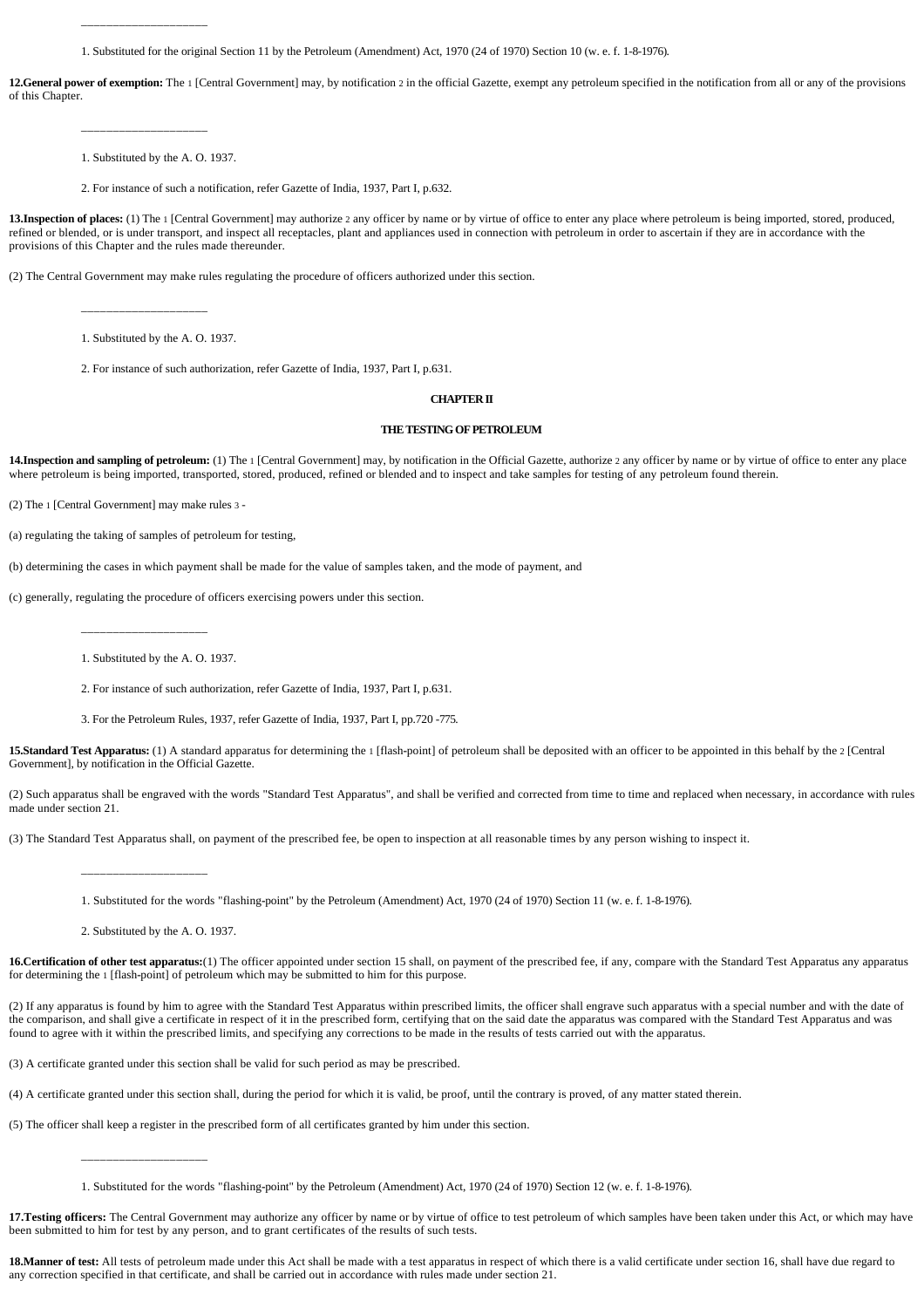19. Certificate of testing: (1) 1 [(1) The testing officer after testing samples of petroleum shall make out a certificate in the prescribed form, stating whether the petroleum is petroleum Class A or petroleum Class B or petroleum Class C, and if the petroleum is petroleum Class B or petroleum Class C, the flash**-**point of the petroleum.]

(2) The testing officer shall furnish the person concerned, at his request, with a certified copy of the certificate, on payment of the prescribed fee, and such certified copy may be produced in any Court in proof of the contents of the original certificate.

2 [(3) A certificate given under this section shall be admitted as evidence in any proceedings which may be taken under this Act in respect of the petroleum from which the samples were taken, and shall, until the contrary is proved, be conclusive proof, that the petroleum is petroleum Class A or petroleum Class B or petroleum Class C, and, if the petroleum is petroleum Class B or petroleum Class C, of its flash**-**point.]

- 1. Substituted for the original Sub-section (1) by the Petroleum (Amendment) Act, 1970 (24 of 1970) Section 13 (a) (w. e. f. 1-8-1976).
- 2. Substituted for the original Sub-section (3) by the Petroleum (Amendment) Act, 1970 (24 of 1970) Section 13 (b) (w. e. f. 1-8-1976).

20.Right to require re-test: (1) The owner of any petroleum, or his agent, who is dissatisfied with the result of the test of the petroleum may, within seven days from the date on which he received intimation of the result of the test, apply to the officer empowered under section 14 to have fresh samples of the petroleum taken and tested.

(2) On such application and on payment of the prescribed fee, fresh samples of the petroleum shall be taken in the presence of such owner or agent or person deputed by him, and shall be tested in the presence of such owner or agent or person deputed by him.

(3) If, on such re**-**test, it appears that the original test was erroneous, the testing officer shall cancel the original certificate granted under section 19, shall make out a fresh certificate, and shall furnish the owner of the petroleum, or his agent, with a certified copy thereof, free of charge.

**21.Power to make rules regarding tests:** The 1 [Central Government] may make rules -

\_\_\_\_\_\_\_\_\_\_\_\_\_\_\_\_\_\_\_\_

(a) for the specification, verification, correction and replacement of the Standard Test Apparatus;

(b) prescribing fees for the inspection of the Standard Test Apparatus;

(c) regulating the procedure in comparing a test apparatus with the Standard Test Apparatus;

(d) prescribing the form of certificate to be given in respect of a test apparatus so compared, and the period for which such certificates shall be valid;

(e) prescribing the form of the register of such certificates;

(f) prescribing fees for comparing a test apparatus with the Standard Test Apparatus;

(g) regulating the procedure of testing officers in carrying out tests of petroleum, providing for the averaging of results where several samples of the same petroleum are tested, and prescribing the variations from standard temperatures which may be allowed;

(h) prescribing the form of certificates of tests of petroleum and the fees which may be charged therefor;

(i) providing, where the results of the testing of samples raise a doubt as to the uniformity of the quality of the petroleum in any lot under test, for the division of the lot into sub-lots, and for the selection and, testing of samples of each sub-lot and for the averaging of results in accordance with the results of tests of those samples;

(j) prescribing fees for re**-**tests under section 20 and providing for their refund where the original test was erroneous; and

(k) generally, regulating the procedure of all officers performing duties connected with the testing of petroleum, and providing for any matter incidental to such testing.

1. Substituted by the A. O. 1937.

\_\_\_\_\_\_\_\_\_\_\_\_\_\_\_\_\_\_\_\_

22.Special rules for testing viscous or solid forms of petroleum: The 1 [Central Government] may also make rules providing specially for the testing of any form of petroleum which is viscous or solid or contains sediment or thickening ingredients, and such rules may modify or supplement any of the provisions of this Chapter or of the rules made under section 21 in order to adapt them to the special needs of such tests.

1. Substituted by the A. O. 1937.

\_\_\_\_\_\_\_\_\_\_\_\_\_\_\_\_\_\_\_\_

#### **CHAPTER III**

### **PENALTIES AND PROCEDURE**

### **23.General penalty for offences under this Act:** (1) Whoever -

(a) in contravention of any of the provisions of Chapter I or of any of the rules made thereunder, imports, transports, stores, produces, refines or blends any petroleum, or

(b) contravenes any rule made under section 4 or section 5, or

1 [(c) being the holder of a licence issued under section 4 or a person for the time being placed by the holder of such licence in control or in charge of any place where petroleum is being imported or stored, or is under transport, contravenes any condition of such licence or suffers any condition of such licence to be contravened, or]

(d) being for the time being in control or in charge of any place where petroleum is being imported, stored, produced, refined or blended or is under transport, refuses or neglects to show to any officer authorized under section 13 any receptacle plant or appliance used in such place in connection with petroleum, or in any way obstructs or fails to render reasonable assistance to such officer during an inspection, or

(e) being for the time being in control or in charge of any place where petroleum is being imported, transported, stored, produced, refined or blended, refuses or neglects to show to any officer authorized under section 14 any petroleum in such place, or to give him such assistance as he may require for the inspection of such petroleum, or refuses to allow him to take samples of the petroleum, or

(f) being required, under section 27, to give information of an accident, fails to give such information as so required by that section,

shall be punishable 2 [ with simple imprisonment which may extend to one month, or with fine which may extend to one thousand rupees, or with both].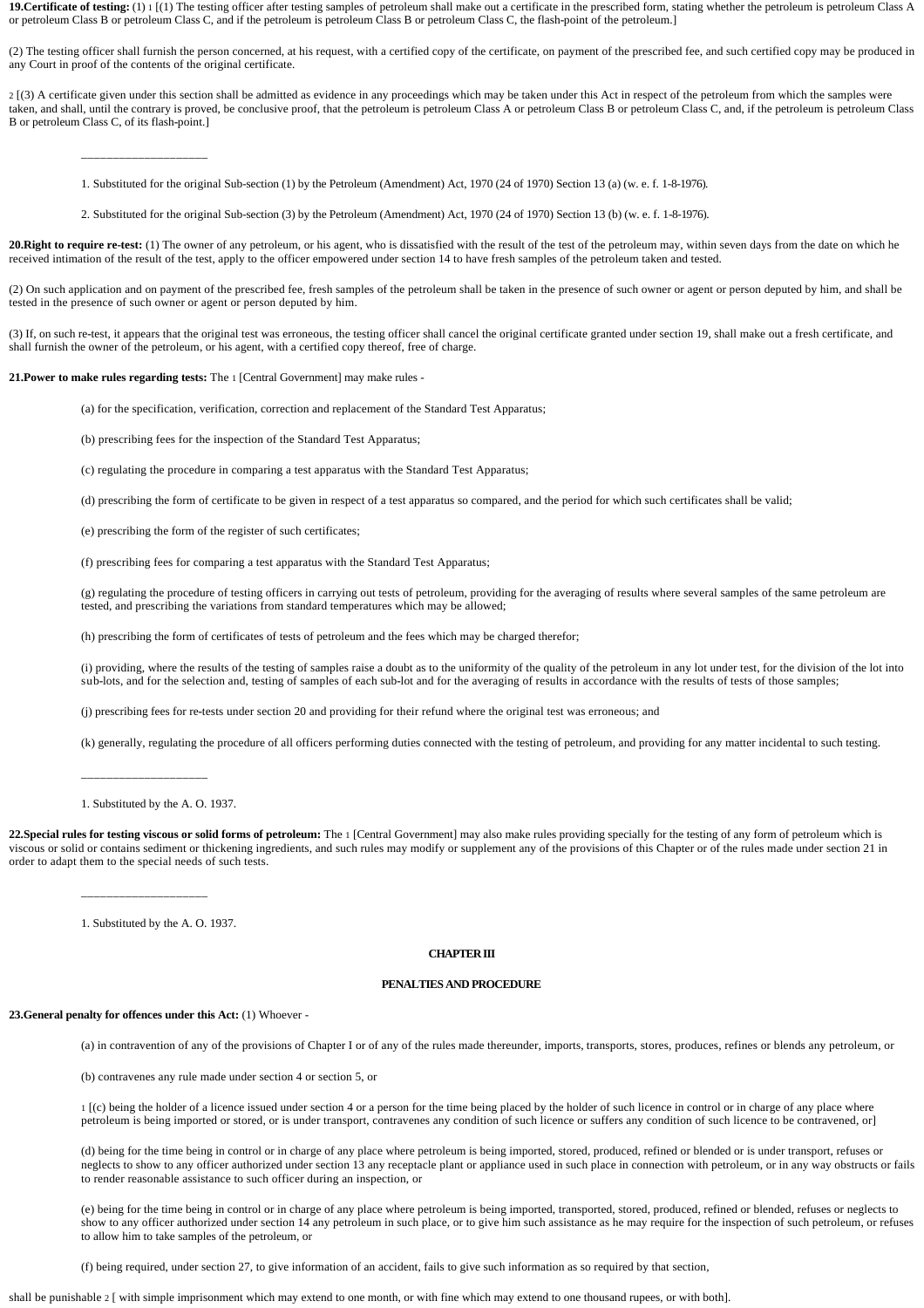(2) If any person, having been convicted of an offence punishable under sub**-**section (1), is again guilty of any offence punishable under that sub**-**section, he shall be punishable for every such subsequent offence 3 [with simple imprisonment which may extend to three months, or with fine which may extend to five thousand rupees, or with both].

\_\_\_\_\_\_\_\_\_\_\_\_\_\_\_\_\_\_\_\_

1. Substituted for the original clause (c) by the Petroleum Amendment Act, 1941 (3 of 1941), Section 2.

2. Substituted for the words "with fine which may extend to five hundred rupees" by the Petroleum (Amendment) Act, 1970 (24 of 1970) Section 14 (a) (w. e. f. 1-8-1976).

3. Substituted for the words "with fine which may extend to two thousand rupees" by the Petroleum (Amendment) Act, 1970 (24 of 1970) Section 14 (b) (w. e. f. 1-8-1976).

**24.Confiscation of petroleum and receptacles:** (1) In any case in which an offence under clause (a) or clause (b) or clause (c) of sub**-**section (1) of section 23 has been committed, the convicting Magistrate may direct that -

(a) the petroleum in respect of which the offence has been committed, or

(b) where the offender is convicted of importing, transporting or storing petroleum exceeding the quantity he is permitted to import, transport or store, as the case may be, the whole of the petroleum in respect of which the offence was committed,

shall, together with the receptacles in which it is contained, be confiscated.

(2) This power may also be exercised by the High Court in the exercise of its appellate or revisional powers.

25.**Jurisdiction:** Offences punishable under this Act shall be triable, in the Presidency-towns, by a Presidency Magistrate, and elsewhere by a Magistrate of the first class, or by a Magistrate of the second class who has been specially empowered by the 1[Central Government] in this behalf.

\_\_\_\_\_\_\_\_\_\_\_\_\_\_\_\_\_\_\_\_

## 1. Substituted by the A.O.1937.

**26.Power of entry and search:** (1) The 1 [Central Government] may, by notification in the official Gazette, authorize any officer by name or by virtue of office to enter and search any place where he has reason to believe that any petroleum is being imported, transported, stored, produced, refined or blended otherwise than in accordance with the provisions of this Act and the rules made thereunder, and to seize, detain or remove any or all of the petroleum in respect of which in his opinion an offence under this Act has been committed.

(2) The provisions of the 2 [Code of Criminal Procedure, 1973 (2 of 1974)], relating to searches shall, so far as they are applicable, apply to searches by officers authorized under this section.

(3) The Central Government may make rules regulating the procedure of authorized officers in the exercise of their powers under this section subject, however, to the provisions of subsection (2).

\_\_\_\_\_\_\_\_\_\_\_\_\_\_\_\_\_\_\_\_

\_\_\_\_\_\_\_\_\_\_\_\_\_\_\_\_\_\_\_\_

\_\_\_\_\_\_\_\_\_\_\_\_\_\_\_\_\_\_\_\_

1. Substituted by the A.O.1937.

2. Substituted for the words and figures "Code of Criminal Procedure, 1898" by the Petroleum (Amendment) Act, 1977 (31 of 1977) Section 2.

1 [**27.Notice of accidents with petroleum:** Whenever there occurs in or about, or in connection with, any place in which petroleum is refined, blended or kept, or any carriage or vessel either conveying petroleum or on or from which petroleum is being loaded or unloaded, any accident by explosion or by fire as a result of the ignition of petroleum of petroleum vapour attended with loss of human life or serious injury to person or property, or of a description usually attended with such loss or injury, the occupier of the place or the person for the time being in charge of the petroleum or the person in charge of the carriage or the master of the vessel, as the case may be, shall, within such time and in such manner as may be prescribed, give notice thereof and of the attendant loss of human life, or injury to person or property, if any, to the nearest Magistrate or to the officer in charge of the nearest police station and to the 2 [Chief Controller of Explosives].]

1. Substituted for the original Section 27 by the Petroleum (Amendment) Act, 1970 (24 of 1970) Section 15 (w. e. f. 1-8-1976).

2. Substituted for the words "Chief Inspector of Explosives in India" by the Petroleum (Amendment) Act, 1977 (31 of 1977) Section 3 (w. e. f. 12-8-1977).

28.Inquiries into serious accidents with petroleum: (1) The inquiry mentioned in section 176 of the 1 [Code of Criminal Procedure, 1973 (2 of 1974)], shall 2 [unless section 8 of the Coroners Act, 1871 (4 of 1871), is applicable to the circumstances] be held in all cases where any person has been killed by an accident which the Magistrate has reason to believe was the result of the ignition of petroleum or petroleum vapour.

(2) Any Magistrate empowered to hold an inquest may also hold an inquiry under the said section into the cause of any accident which he has reason to believe was the result of the ignition of petroleum or petroleum vapour, if such accident was attended by serious injury to person or property, notwithstanding that no person was killed thereby.

(3) For the purposes of 3 [sub**-**section (2)] a Commissioner of Police 4 [\*\*\*\*\*] 5 [\*\*\*\*\*] shall be deemed to be a Magistrate empowered to hold an inquest.

(4) The result of all inquiries held in pursuance of this section 7 [and of any inquiry held by a coroner in a case to which sub**-**section (1) refers] shall be submitted as soon as may be to the 8 [Central Government], 9 [the 10 [Chief Controller of Explosives] and the State Government].

4. Substituted for the words "this section" by Petroleum Amendment Act, 1940 (25 of 1940), Section 3.

5. The words "in a Presidency**-**town" omitted by the Petroleum (Amendment) Act, 1970 (24 of 1970) Section 16 (w. e. f. 1-8-1976).

6. The words "or in Rangoon" omitted by the A.O.1937.

<sup>1.</sup> Substituted for the words and figures "Code of Criminal Procedure, 1898" by the Petroleum (Amendment) Act, 1977 (31 of 1977) Section (4) (i).

<sup>2.</sup> Inserted by the Petroleum Amendment Act, 1940 (25 of 1940), Section 3.

<sup>3.</sup> Substituted for the words "this section" by the Petroleum Amendment Act, 1940 (25 of 1940), Section 3.

<sup>7.</sup> Inserted by the Petroleum Amendment Act, 1940 (25 of 1940), Section 3.